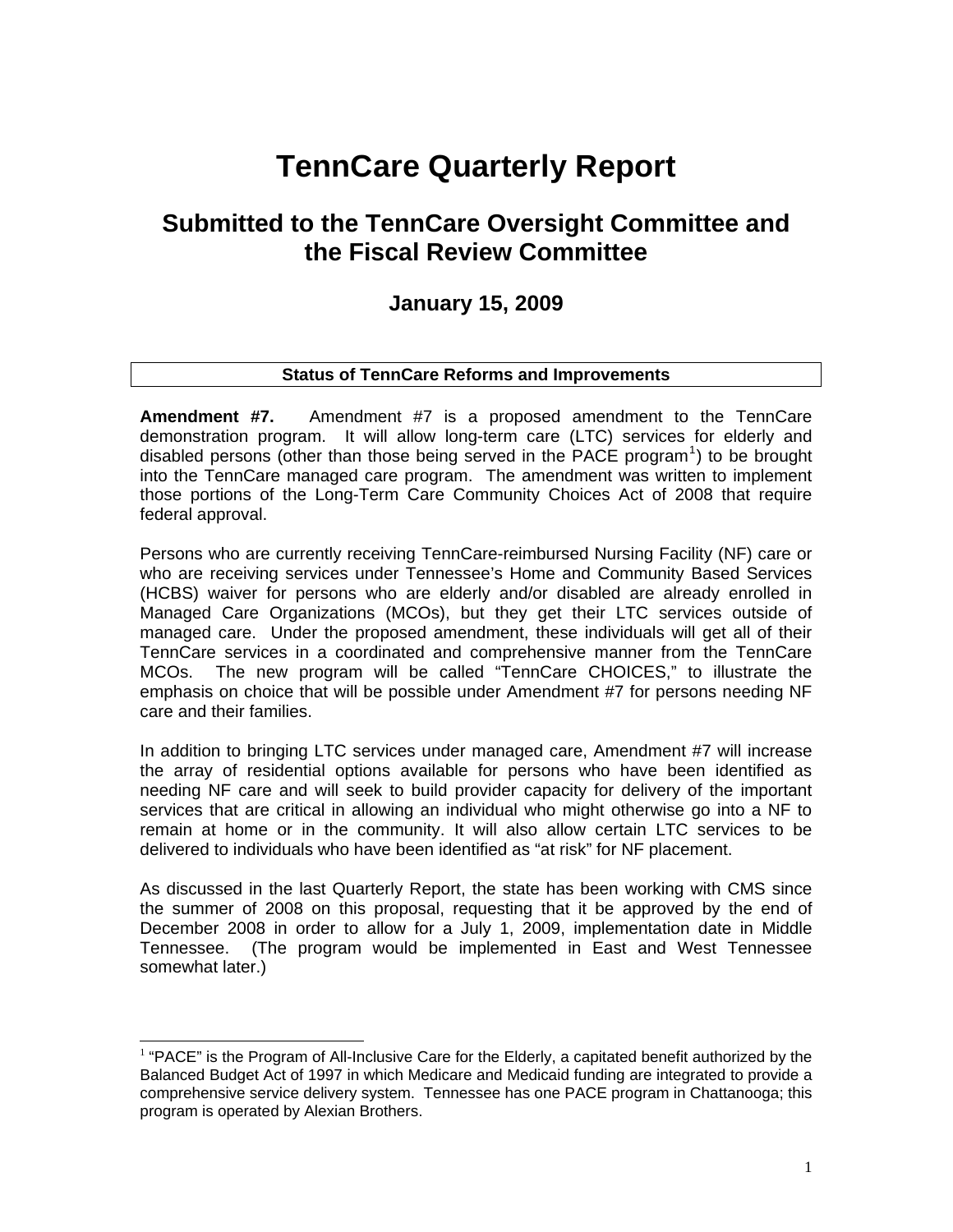After allowing the appropriate time for public comment, the state formally submitted Amendment #7 to the Centers for Medicare and Medicaid Services (CMS) on October 2, 2008. It was then circulated by CMS to a number of its federal partners to solicit comments. The state received three separate sets of questions from CMS on the amendment. The first set was sent on October 24, 2008; the second set was sent on November 19, 2008; and the third set was sent on December 3, 2008. There were over 120 questions and subparts of questions contained in these three documents.

In the meantime, the state has been participating in weekly conference calls with CMS in an effort to identify and respond quickly to issues raised by CMS.

As of the end of the quarter, CMS was still reviewing the state's responses to the written questions.

**Preparing for implementation of Amendment #7.** In addition to weekly calls with CMS, the state has engaged in ongoing communication with key stakeholders to help plan for implementation of Amendment #7 once approval is received. This includes:

- At least bi-weekly implementation meetings with MCOs;
- Weekly calls with organizations representing the nursing home industry; and
- At least bi-weekly discussions with a representative group of advocacy groups and provider organizations including the AARP, Tennessee Disability Coalition, Tennessee Commission on Aging and Disability, Tennessee Association of Area Agencies on Aging and Disability, Tennessee Association of Home Care, and Tennessee Association of Homes and Services for the Aged.

The state has designed models for care coordination and consumer direction, developed a quality management strategy, begun drafting amendments for MCO Contractor Risk Agreements and is working to define MMIS system change requirements, which can be finalized once Amendment #7 is approved.

At the same time, the state has moved ahead with things that do not require CMS approval, including efforts to help streamline eligibility determination processes, and to assist Nursing Facilities in transitioning to the new integrated service delivery system.

**Nursing Facility diversion grants.** In accordance with the Long-Term Care Community Choices Act of 2008, the Bureau of TennCare sent out Requests for Proposals (RFPs) to TennCare-participating Nursing Facilities (NFs) to solicit proposals for projects they could undertake to diversify their business and thereby be better prepared to respond to the changes that are likely to occur when the TennCare CHOICES program is implemented. One purpose of CHOICES is to revise the overall balance of LTC funds that are spent on home and community based services versus institutional care, and the state wants to assist NFs in being able to respond to these changes, as well as to build relationships that would help them provide more seamless transitions for individuals and their families as care needs change.

Nursing Facility diversion grant awards were announced in December. A summary of these awards is provided in Attachment 1 at the end of this report. The grants are outcomes-based and funded with only state dollars. NFs may request up to half of their funding upon execution of a grant contract, but may request the remaining funds only upon: (1) completion of and payment by the nursing facility for activities specified in the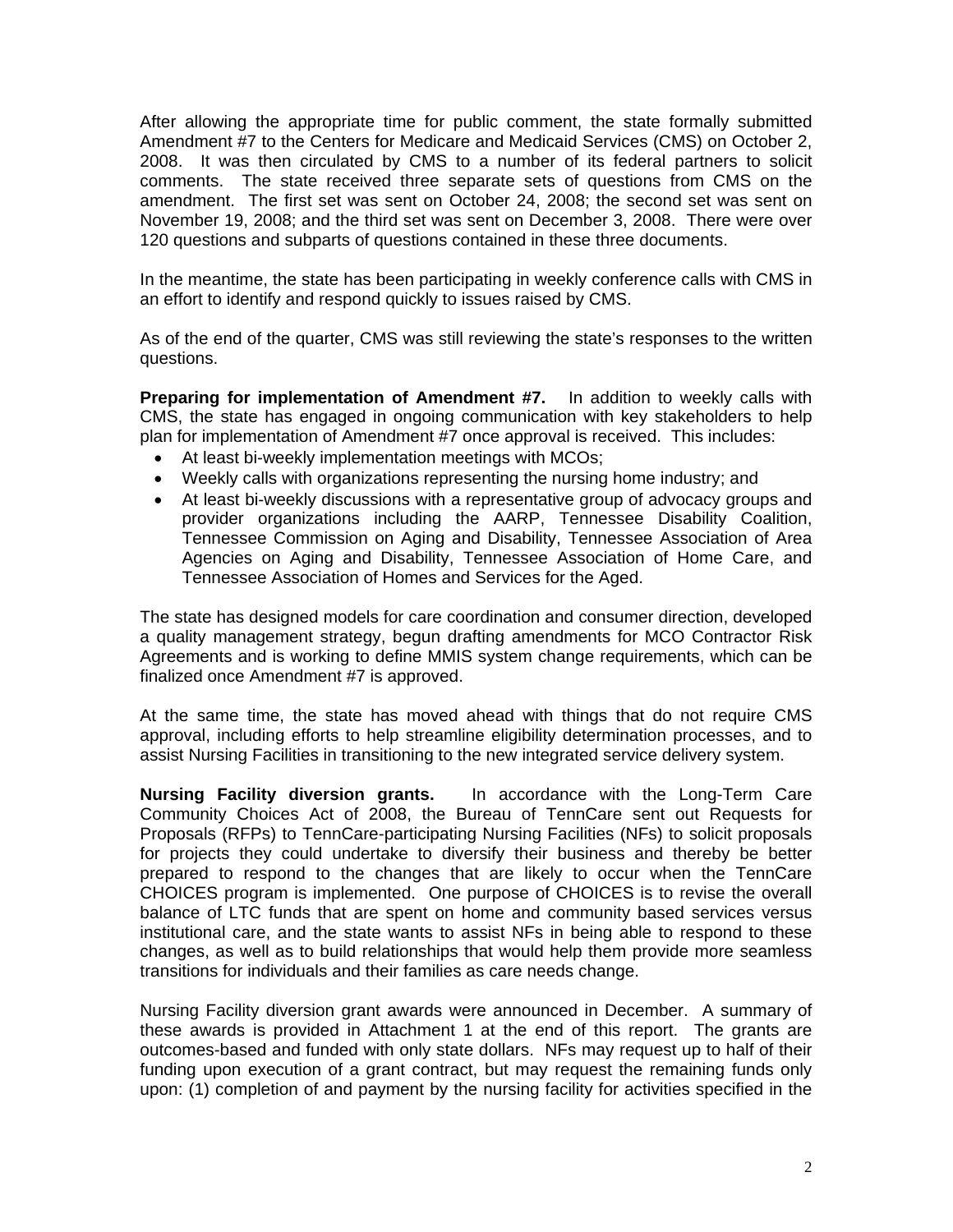proposal for which funding was awarded; and (2) approval of a TennCare Provider Agreement for the specific HCBS in counties specified in the proposal.

**Long-Term Care Partnership Program.** The state requested approval from CMS to begin a long-term care partnership program effective October 1, 2008. During this quarter the Tennessee Department of Commerce and Insurance published rules to describe the program. Agent Training Guidelines had been published earlier to ensure that agents selling the policies were well aware of how the policies affected TennCare eligibility.

**New MCOs.** On November 1, 2008, two new MCOs began serving enrollees in West Tennessee. These MCOs were AmeriChoice and BlueCross/BlueShield, both of whom had been selected by the state through a competitive bidding process in the spring. Both MCOs are operating in a full-risk capitated arrangement. The Bureau coordinated transition data transfers from the exiting plans to the new ones. This data included authorizations for services and transportation, encounter files, and names of enrollees participating in disease management programs. Bureau staff conducted daily status calls during the week prior to November 1 and for three weeks afterward to review the status of specific cases, call center performance, and network development.

Work was also done to implement these same MCOs in East Tennessee on January 1, 2009. TennCare conducted a number of activities during the quarter to assure that the MCOs were ready for the transition in each area. These activities included weekly status calls, weekly reviews of network files to assess progress toward compliance with access standards, and reviews of policies and procedures in key areas to make certain that the MCOs understood the contract requirements and were prepared to be in compliance with these requirements. Transition files were coordinated in the same manner as they had been in previous transitions.

**New PBM.** At the beginning of the quarter, First Health was replaced by SXC Health Solutions Corporation as the new Pharmacy Benefits Manager (PBM). The PBM is responsible for providing a state-of-the-art online Point of Sale (POS) pharmacy claims processing system with prospective drug utilization review (Pro-DUR) and retrospective drug utilization review (Retro-DUR) capabilities, along with a 24-hour, 7 days a week call center to handle prior authorization requests, pharmacy technical assistance questions, etc. Some key differences with the new PBM contract are that SXC is responsible for managing the pharmacy network and assumes some financial risk for supplemental rebates.

The pharmacy network now consists of a specialty pharmacy network in addition to a retail/ambulatory pharmacy network. The specialty pharmacy network agrees to accept more favorable reimbursement rates on designated specialty products and must possess unique clinical monitoring and distribution capabilities. In addition, specialty pharmacy services may be provided through the mail.

With respect to supplemental rebates, SXC guaranteed a certain percentage of supplemental rebates to the state. If they exceed this expected savings number by over 1%, they receive a financial reward up to \$1.2 million. If they fall short of this expected savings number by more than 1%, they owe the state money up to the guaranteed amount.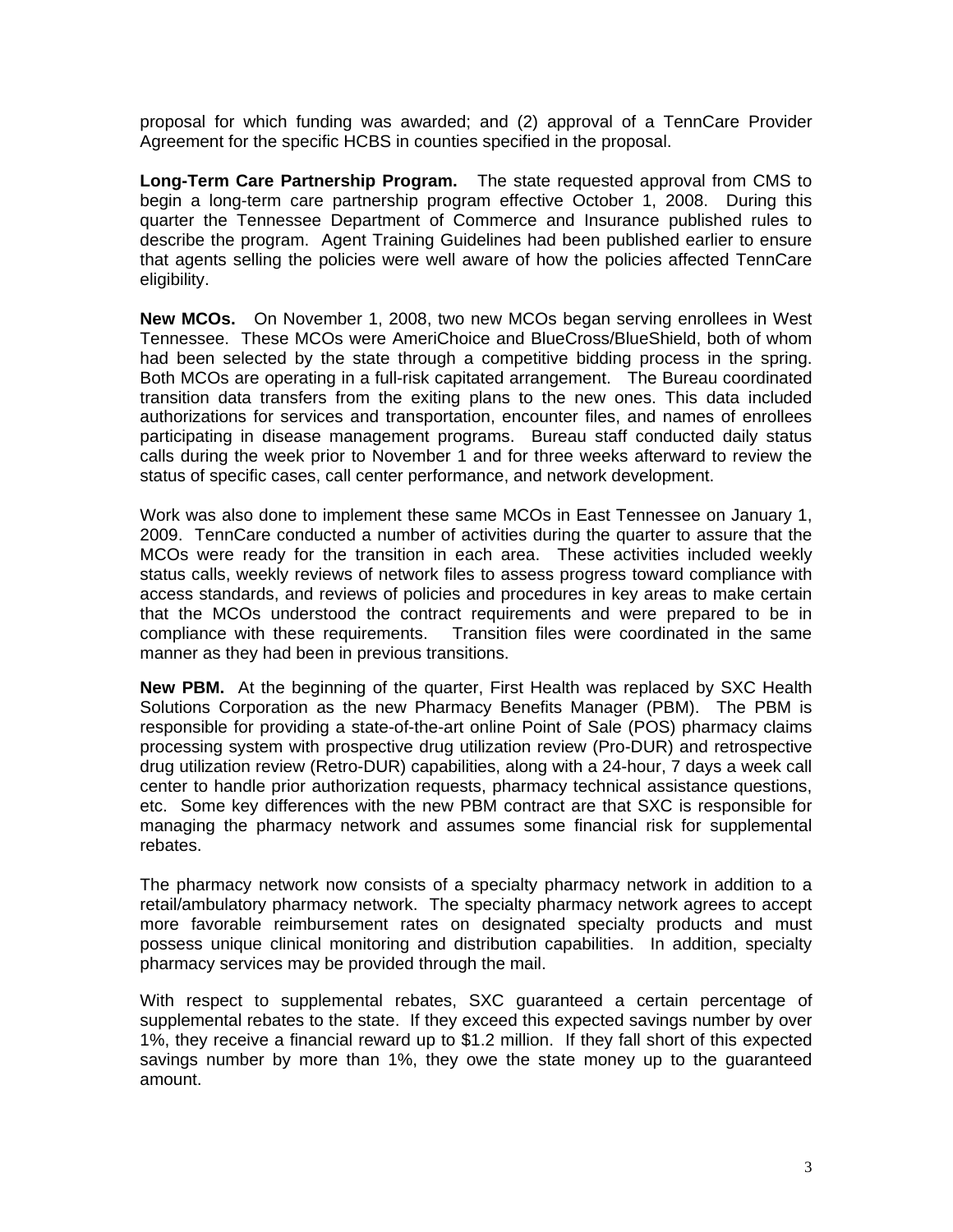**Appointment of TennCare director to chair Quality Technical Assistance Group (TAG).** In December, TennCare director Darin Gordon was appointed as the chair of the Quality Technical Assistance Group (TAG) by the National Association of State Medicaid Directors (NASMD), a group on which he serves as an executive committee member. The first meeting that he chaired was on December 10<sup>th</sup> and meetings will continue monthly throughout 2009.

**HEDIS/CAPHS report.** During this quarter TennCare published the annual report of HEDIS/CAPHS data. The full name for HEDIS is Healthcare Effectiveness Data Information Set, and the full name for CAPHS is Consumer Assessment of Health Plans Surveys.

In 2006 Tennessee became the first state in the nation to require that all of its Managed Care Organizations (MCOs) be accredited by NCQA (the National Committee for Quality Assurance). This report provides data that enables the state to compare the performance of its managed care organizations (MCOs) against national norms and benchmarks and also to compare performance among MCOs. TennCare has completed three full years of HEDIS/CAPHS reporting by MCO. This report is shared with CMS each year and also posted on the TennCare website.

In 2005, seven TennCare MCOs in the East and West regions of the state submitted HEDIS results for six measures to NCQA. In subsequent years, the MCOs continued to submit results for these measures. To determine whether significant improvement had occurred during the four years beginning with HEDIS 2005 and ending with HEDIS 2008, the percentage point change between 2005 and 2008 was calculated.

Significant improvement occurred if the percentage point change between results for a measure met the NCQA determined minimum effect size. The NCQA pre-calculated effect sizes are statistically based and consistent with HEDIS specifications. Four of the MCOs demonstrated significant improvement for HbA1c Testing Rate; three showed significant improvement for Childhood Immunization Status Combo 2 and Breast Cancer Screening; and two had significant improvement in Timeliness of Prenatal Care and Postpartum Care. In addition, one MCO had significant improvement for all of the six measures.

The CAHPS surveys, developed by NCQA, include separate surveys for adults, children, and children with special health care needs. The 2008 Adult CAHPS results for four global rating questions and three composite scores were compared with the results submitted for 2007. The comparison showed that increases for the most positive responses occurred in two to five results, the highest increase being 8.24 percentage points for UAHC for the composite score of "Getting Care Quickly."

The 2008 Child CAHPS results for four global rating questions and four composite scores were compared with the results submitted for 2007. The comparison showed that increases for the most positive responses occurred in three to six results, the highest increase being 12.53 percentage points for AmeriChoice East for the global rating of "Rating of Health Plan." The 2008 Children with Chronic Conditions (CCC) CAHPS results for six CCC composite scores were compared with the results submitted for 2007. The comparison showed that increases for the most positive responses occurred in one to five results, the highest increase being 6.36 percentage points for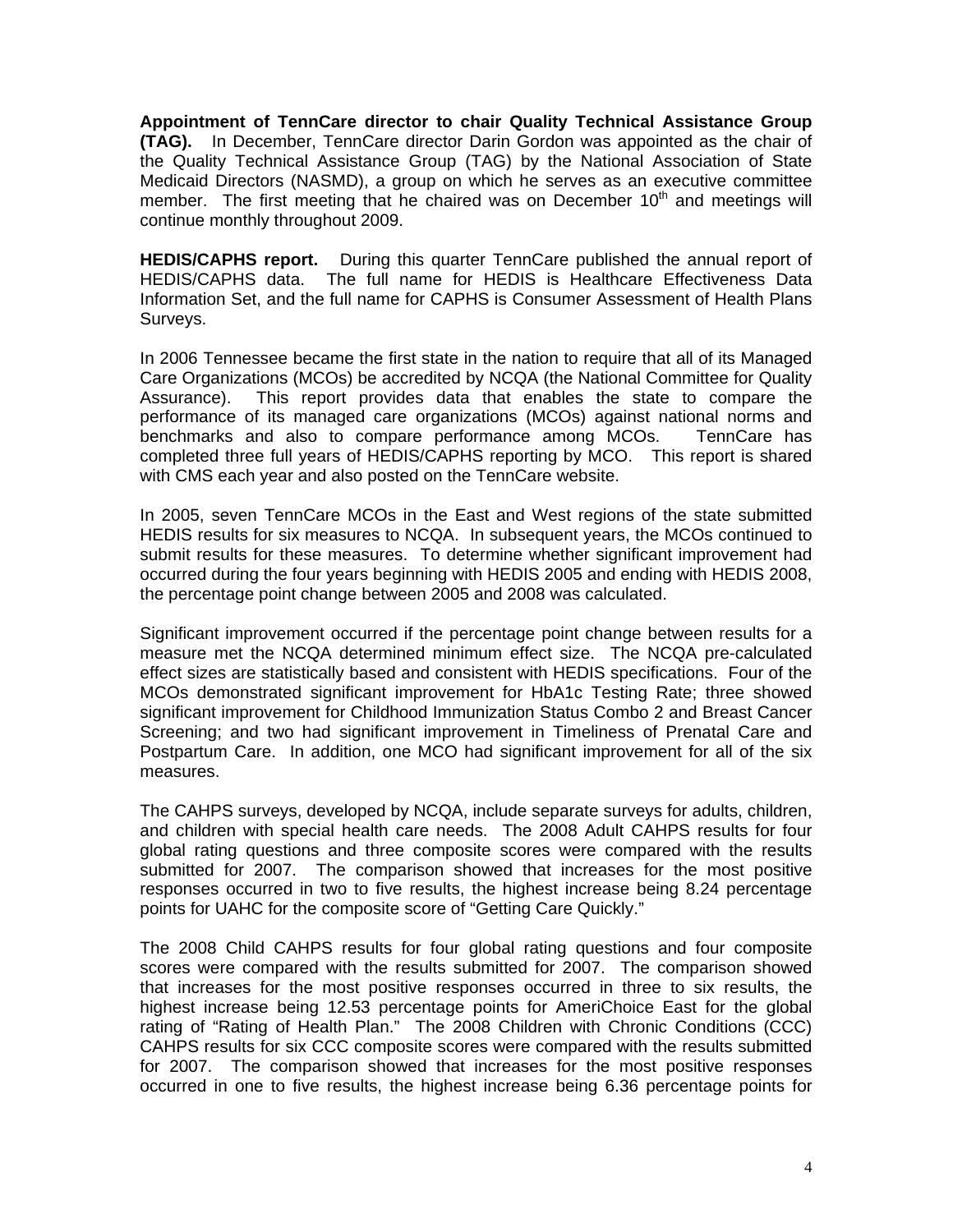BlueCare for the composite score of "Family-Centered Care: Getting Needed Information."

**Audit findings.** Audit findings from the Office of the Comptroller's annual TennCare audit have substantially decreased, from 39 audit findings in FY 2002 to 3 audit findings in FY 2007. During this quarter, the Bureau of TennCare was notified that there were no audit findings for FY 2008. This milestone is the result of a great deal of work that has been done to address past audit findings and to improve administrative processes. TennCare continues to monitor the prior audit findings since FY 2002, since these could reoccur, and also monitors potential finding areas that have been identified to ensure that these issues do not become future audit findings.

**Essential Access Hospital (EAH) payments.** The TennCare Bureau continued to make Essential Access Hospital payments during this period. Essential Access Hospital payments are payments from a pool of \$100 million (\$36,265,000 in state dollars) appropriated by the General Assembly.

The methodology for distributing these funds specifically considers each hospital's relative contribution to providing services to TennCare members, while also acknowledging differences in payer mix and hospitals' relative ability to make up TennCare losses. Data from the Hospital Joint Annual Report is used to determine hospitals' eligibility for these payments. Eligibility is determined each quarter based on each hospital's participation in TennCare. In order to receive a payment for the quarter, a hospital must be a contracted provider with TennCare Select and at least one other Managed Care Organization (MCO), and it must have contracted with TennCare Select for the entire quarter that the payment represents. Excluded from the Essential Access Hospital payments are Critical Access Hospitals, which receive cost-based reimbursement from the TennCare program and therefore do not have unreimbursed TennCare costs, and the five state mental health institutes.

|                                                | <b>FY 2009</b> |
|------------------------------------------------|----------------|
| <b>Name of Hospital</b>                        | 2nd Qtr. EAH   |
|                                                |                |
| Regional Medical Center (The Med)              | \$4,108,572    |
| <b>Vanderbilt University Hospital</b>          | \$3,572,753    |
| <b>Erlanger Medical Center</b>                 | \$1,509,743    |
| East Tennessee Children's Hospital             | \$1,250,000    |
| University of Tennessee Memorial Hospital      | \$1,244,385    |
| Johnson City Medical Center Hospital - Revised | \$1,163,559    |
| Metro Nashville General Hospital               | \$900,988      |
| Parkridge Medical Center - Revised             | \$665,448      |
| Jackson Madison County General Hospital        | \$597,639      |
| <b>Methodist University Healthcare</b>         | \$360,765      |
| <b>University Medical Center</b>               | \$345,747      |
| Fort Sanders Parkwest Medical Center - Revised | \$340,661      |
| Pathways of Tennessee                          | \$322,539      |
| <b>Wellmont Holston Valley Medical Center</b>  | \$316,905      |
| Saint Francis Hospital                         | \$311,338      |

The projected Essential Access Hospital payments for the second quarter of State Fiscal Year 2009 are shown in the following table.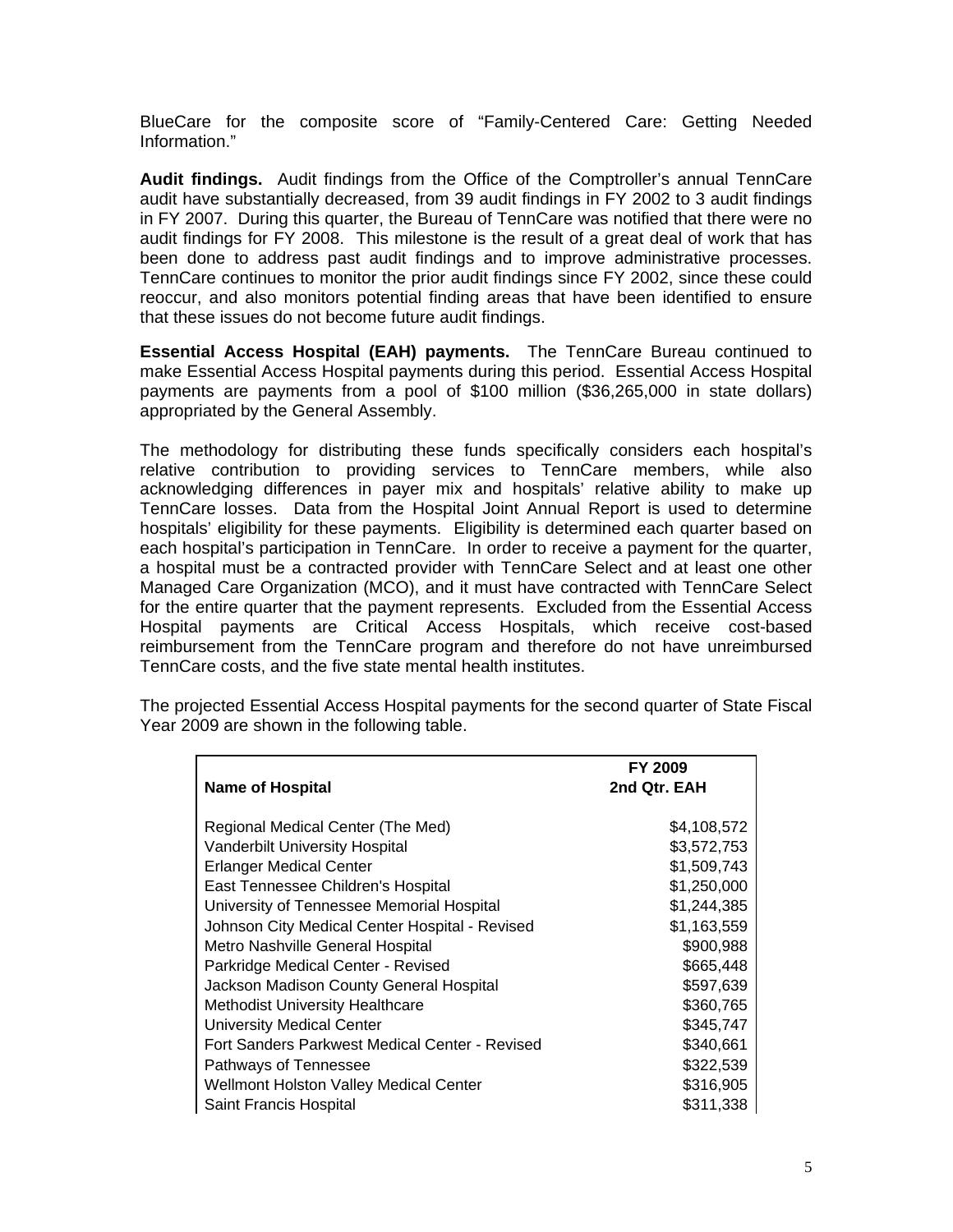|                                                 | FY 2009      |
|-------------------------------------------------|--------------|
| <b>Name of Hospital</b>                         | 2nd Qtr. EAH |
| Fort Sanders Regional Medical Center            | \$301,606    |
| Saint Jude Children's Research                  | \$295,186    |
| <b>Centennial Medical Center</b>                | \$255,580    |
| <b>Wellmont Bristol Regional Medical Center</b> | \$212,327    |
| <b>Tennessee Christian Medical Center</b>       | \$210,440    |
| Saint Mary's Health System                      | \$202,964    |
| Methodist Healthcare - South                    | \$199,039    |
| Indian Path Medical Center - Revised            | \$192,255    |
| <b>Delta Medical Center</b>                     | \$190,117    |
| <b>Baptist Hospital of Cocke County</b>         | \$178,024    |
| Ridgeview Psychiatric Hospital and Center       | \$177,461    |
| Middle Tennessee Medical Center                 | \$175,350    |
| <b>Baptist Hospital</b>                         | \$173,982    |
| Methodist Healthcare - North                    | \$164,649    |
| <b>Dyersburg Regional Medical Center</b>        | \$158,584    |
| <b>Baptist Memorial Hospital for Women</b>      | \$154,517    |
| <b>Cookeville Regional Medical Center</b>       | \$153,802    |
| Morristown Hamblen Healthcare System            | \$153,399    |
| Maury Regional Hospital                         | \$151,025    |
| <b>Blount Memorial Hospital</b>                 | \$136,372    |
| <b>Bradley Memorial Hospital</b>                | \$135,458    |
| Sumner Regional Medical Center                  | \$129,117    |
| <b>Gateway Medical Center</b>                   | \$128,921    |
| <b>Northcrest Medical Center</b>                | \$125,505    |
| Parkridge East Hospital                         | \$119,405    |
| Sweetwater Hospital Association                 | \$118,255    |
| <b>Summit Medical Center</b>                    | \$117,511    |
| <b>Baptist Memorial Hospital - Tipton</b>       | \$116,184    |
| <b>Cumberland Medical Center</b>                | \$115,772    |
| Fort Sanders Sevier Medical Center              | \$114,430    |
| Southern Hills Medical Center                   | \$111,096    |
| <b>Claiborne County Hospital</b>                | \$108,398    |
| Methodist Medical Center of Oak Ridge           | \$108,300    |
| Jamestown Regional Medical Center               | \$101,130    |
| Humboldt General Hospital                       | \$98,229     |
| <b>Cleveland Community Hospital</b>             | \$97,375     |
| Regional Hospital of Jackson                    | \$95,898     |
| <b>Skyline Medical Center</b>                   | \$94,357     |
| St. Mary's Medical Center of Campbell County    | \$90,990     |
| <b>Henry County Medical Center</b>              | \$86,808     |
| <b>Stonecrest Medical Center</b>                | \$85,335     |
| <b>Horizon Medical Center</b>                   | \$85,265     |
| Hardin County General Hospital                  | \$83,951     |
| Jellico Community Hospital                      | \$79,859     |
| Sycamore Shoals Hospital                        | \$79,176     |
| Southern Tennessee Medical Center               | \$76,295     |
| Lakeway Regional Hospital                       | \$71,338     |
| Laughlin Memorial Hospital                      | \$68,620     |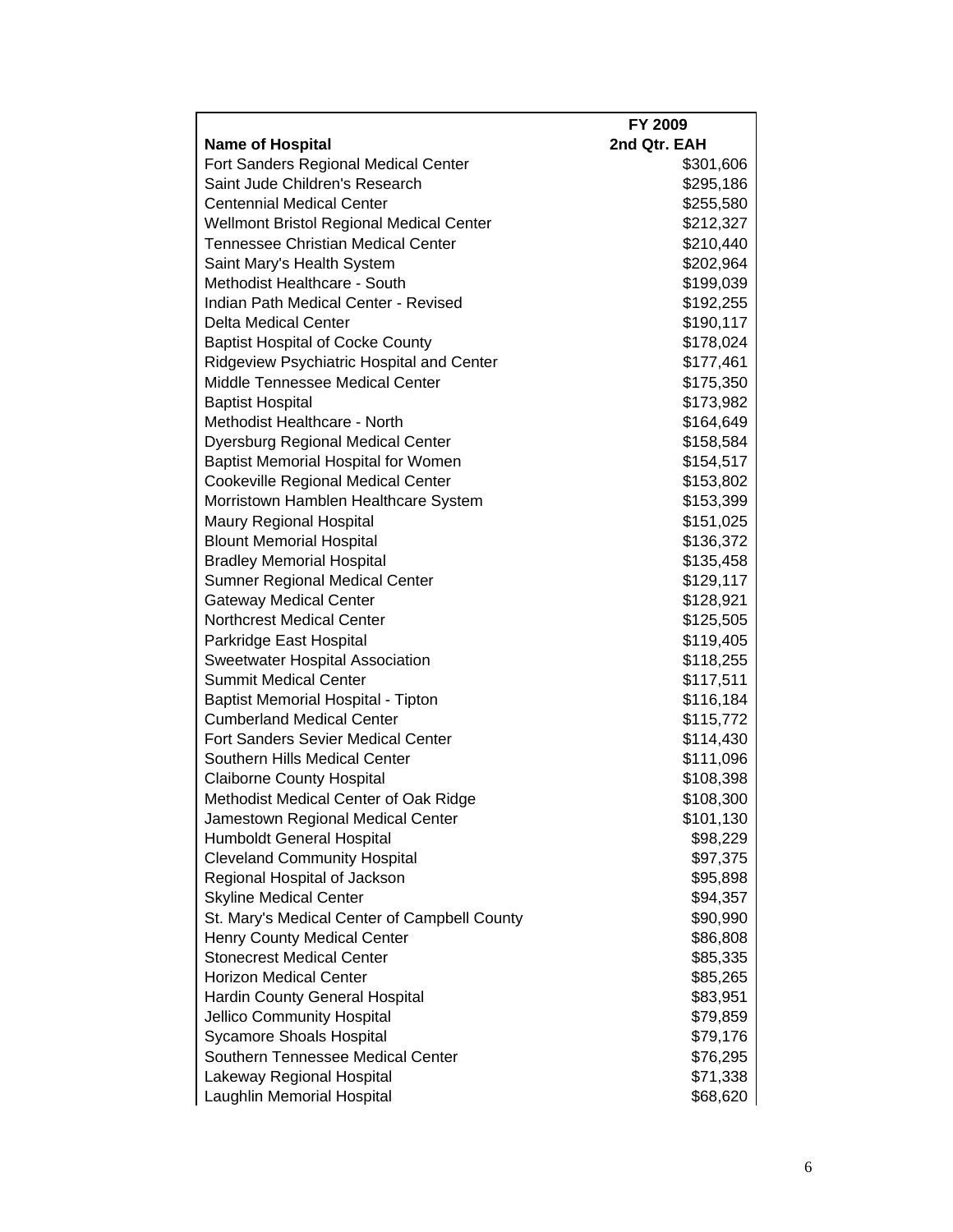|                                                  | FY 2009      |
|--------------------------------------------------|--------------|
| <b>Name of Hospital</b>                          | 2nd Qtr. EAH |
| <b>Crockett Hospital</b>                         | \$67,998     |
| Hillside Hospital                                | \$64,865     |
| <b>Athens Regional Medical Center</b>            | \$63,515     |
| <b>Grandview Medical Center</b>                  | \$60,675     |
| <b>River Park Hospital</b>                       | \$59,991     |
| <b>Bolivar General Hospital</b>                  | \$59,507     |
| <b>Bedford County Medical Center</b>             | \$59,184     |
| <b>Takoma Adventist Hospital</b>                 | \$55,795     |
| <b>Scott County Hospital</b>                     | \$52,648     |
| <b>United Regional Medical Center</b>            | \$48,428     |
| <b>Lincoln Medical Center</b>                    | \$47,876     |
| McKenzie Regional Hospital                       | \$47,651     |
| <b>Wellmont Hawkins County Memorial Hospital</b> | \$47,456     |
| Methodist Healthcare - Fayette                   | \$44,323     |
| <b>Volunteer Community Hospital</b>              | \$41,082     |
| <b>Roane Medical Center</b>                      | \$40,957     |
| <b>McNairy Regional Hospital</b>                 | \$38,583     |
| <b>Unicoi County Memorial Hospital</b>           | \$38,457     |
| Livingston Regional Hospital                     | \$37,413     |
| <b>Cumberland River Hospital</b>                 | \$36,192     |
| Haywood Park Community Hospital                  | \$33,621     |
| Baptist Memorial Hospital - Huntingdon           | \$32,038     |
| <b>Baptist Dekalb Hospital</b>                   | \$29,191     |
| <b>Decatur County General Hospital</b>           | \$28,026     |
| <b>Gibson General Hospital</b>                   | \$27,776     |
| Tennessee Christian Medical Center - Portland    | \$25,062     |
| <b>Henderson County Community Hospital</b>       | \$24,081     |
| <b>Wayne Medical Center</b>                      | \$23,523     |
| <b>White County Community Hospital</b>           | \$20,722     |
| <b>Emerald Hodgson Hospital</b>                  | \$19,775     |
| <b>Women's East Pavilion</b>                     | \$13,653     |
| Johnson City Specialty Hospital                  | \$13,465     |
| <b>Baptist Treatment Center of Murfreesboro</b>  | \$3,552      |
| <b>Baptist Women's Treatment Center</b>          | \$2,220      |
|                                                  | \$25,000,000 |

#### **Reverification Status**

During this quarter reverification was completed for non-pregnant adults classified in the Medicaid Medically Needy category. This category has been closed, and the state has contacted each member of the category to determine if they might be eligible in another Medicaid category or in the new Standard Spend Down (SSD) category.

As of December 18, 2008, 2,564 formerly Medically Needy enrollees have been found eligible for other Medicaid categories, and 895 people have been found eligible for the SSD program.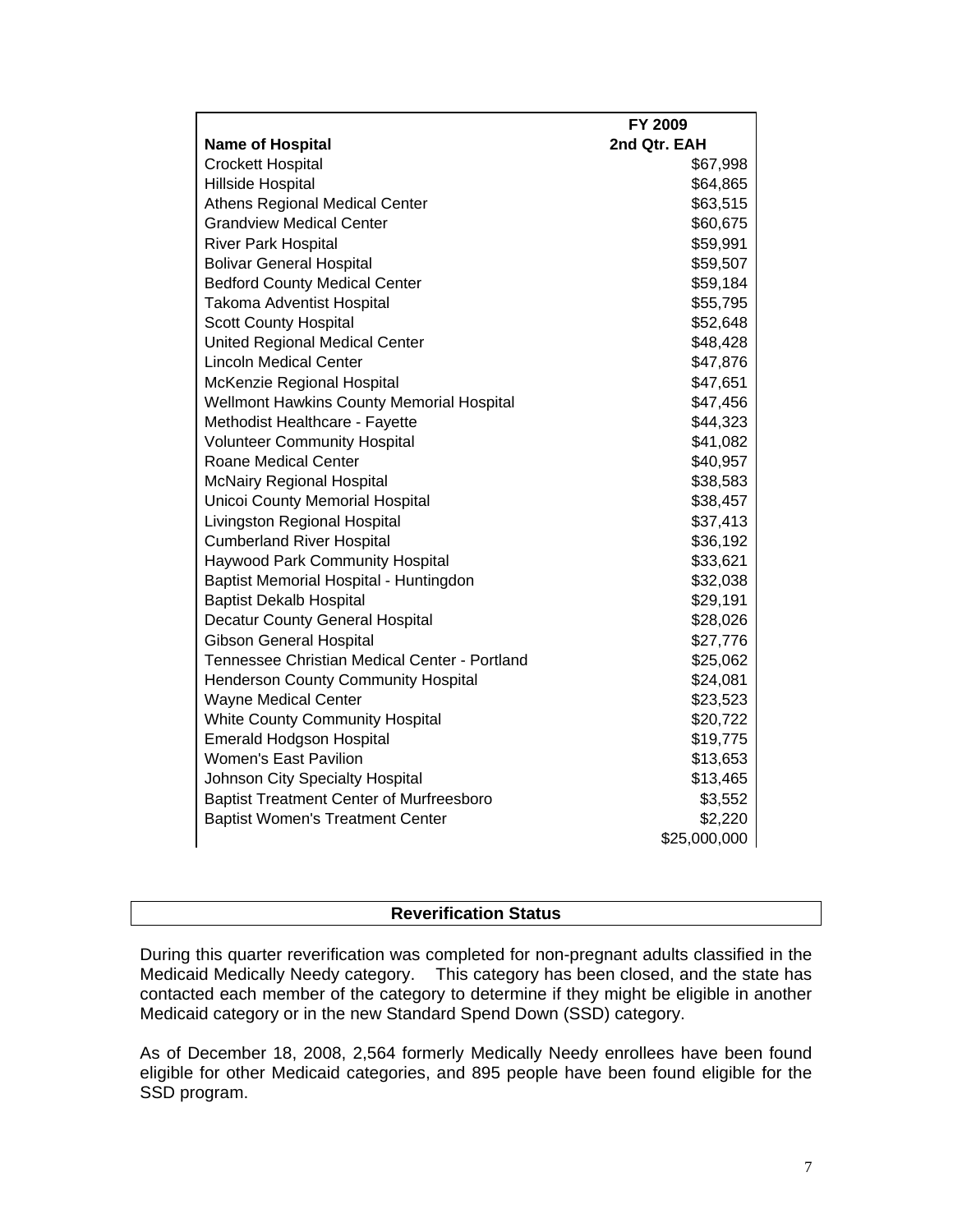#### **Status of Filling Top Leadership Positions in the Bureau**

**Matt Keppler** was appointed December 8, 2008, to serve as the Long Term Care (LTC) Government Relations Liaison. Mr. Keppler will manage communication processes pertaining to the implementation of the LTC Community Choices Act of 2008 and will be responsible for research and development regarding all new legislative proposals and initiatives pertaining to LTC programs and services, as well as facilitating collaboration with other affected state agencies. Mr. Keppler is an experienced Government Relations professional with extensive experience in developing and implementing legislative initiatives including drafting legislation, facilitating legislative and government communication processes, development and communication of public policy, and grassroots advocacy. His experience includes serving as the Legislative Director for Illinois Association of Rehabilitation Facilities (IARF), Public Policy Director for the Illinois Association of Rehabilitation Facilities (IARF) and as the Legislative Policy Analyst for Illinois House of Representatives, Research and Appropriations.

#### **Number of Recipients on TennCare and Costs to the State**

At the end of the second quarter, there were 1,172,226 Medicaid eligible and 32,988 uninsured/uninsurable persons enrolled in TennCare, for a total of 1,205,214 persons.

TennCare spending for the second quarter of State Fiscal Year 2008-2009 are summarized in the table below.

|                               | 2nd Quarter*    |
|-------------------------------|-----------------|
| Spending on MCO services**    | \$1,125,269,900 |
| Spending on BHO services      | \$66,482,000    |
| Spending on dental services   | \$44,434,900    |
| Spending on pharmacy services | \$203,793,800   |
| Medicare "clawback"           | \$58,358,300    |

*\*These figures are cash basis as of Dec. 31 and are unaudited. \*\*This figure includes Integrated Managed Care MCO expenditures.* 

#### **Viability of MCOs in the TennCare Program**

#### **Claims Payment Analysis**

The prompt pay requirements of T.C.A. § 56-32-226(b) mandate that each managed care organization ("MCO") and behavioral health organization ("BHO") ensure that 90 percent of clean claims for payment for services delivered to a TennCare enrollee are paid within 30 calendar days of the receipt of such claims and 99.5 percent of all provider claims are processed within 60 calendar days of receipt. TennCare's contract with its Dental Benefit Manager requires the DBM to also process claims in accordance with this statutory standard.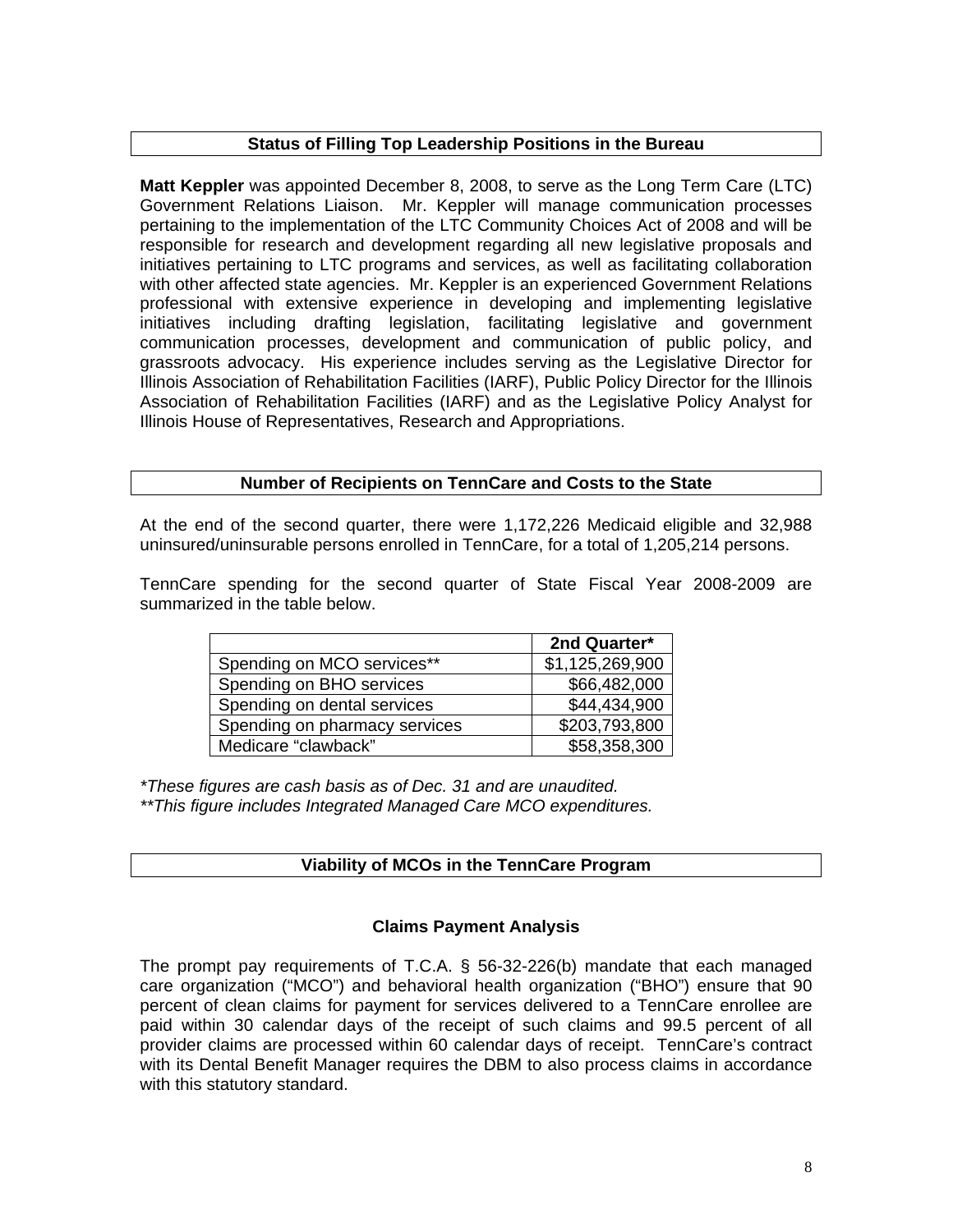Until October 1, 2008, TennCare's contract with its Pharmacy Benefits Manager required the PBM to pay 95 percent of all clean claims within 20 calendar days of receipt and the remaining 5 percent of clean claims within the following 10 calendar days. Effective October 1, 2008, the PBM must pay 100 percent of all clean claims submitted by pharmacy providers within 10 calendar days of receipt.

To monitor prompt pay compliance, the Tennessee Department of Commerce and Insurance (TDCI) requests the MCOs, BHOs, DBM and PBM to submit claims data by month on a quarterly basis. If the contractor has not processed claims timely in accordance with statutory and/or contractual requirements, the contractor is required to submit claims data on a monthly basis until it processes claims timely for three consecutive months. If an MCO or BHO does not comply with the prompt pay requirements, TDCI has the statutory authority to levy an administrative penalty of \$10,000 for each month of non-compliance after the first instance of non-compliance was determined, and the TennCare Bureau can also assess liquidated damages pursuant to the terms of the TennCare contract. If the DBM and PBM do not meet their contractual prompt pay requirements, only the TennCare Bureau can assess applicable liquidated damages against these entities.

During the quarter ended December 31, 2008, TDCI requested data files of all processed TennCare claims from all TennCare contractors for the three-month period August, September and October 2008. TDCI also requested data files of pended TennCare claims and paid claims triangle lags to ensure that the claims data submitted was complete and accurate.

The analyses of the claims data for the months of August, September and October 2008 found the following contractors were out of compliance for at least one month:

- Volunteer State Health Plan (BlueCare and TennCare Select) August, September and October 2008
- Unison Health Plans August, September and October 2008

As stated above, TDCI requires plans to submit claims data on a monthly basis when non-compliance is determined. Both VSHP and Unison submitted claims data for November 2008.

TDCI's analysis of VSHP's November claims data found that VSHP failed to meet the prompt pay requirements for that month. VSHP did not dispute TDCI's analysis, thus, TDCI will levy administrative penalties against VSHP as described above and VSHP will continue to submit claims data monthly for analysis.

TDCI's analysis of Unison's November claims data found that Unison met the prompt pay requirements for that month. TDCI will levy administrative penalties totaling \$40,000 against Unison for being out of compliance with the prompt pay requirements from July through October 2008.

#### **Net Worth Requirement**

By statute, the minimum net worth requirement for each TennCare MCO and BHO is calculated based on premium revenue for the most recent calendar year. TDCI's calculations for the net worth requirement reflect payments made for the calendar year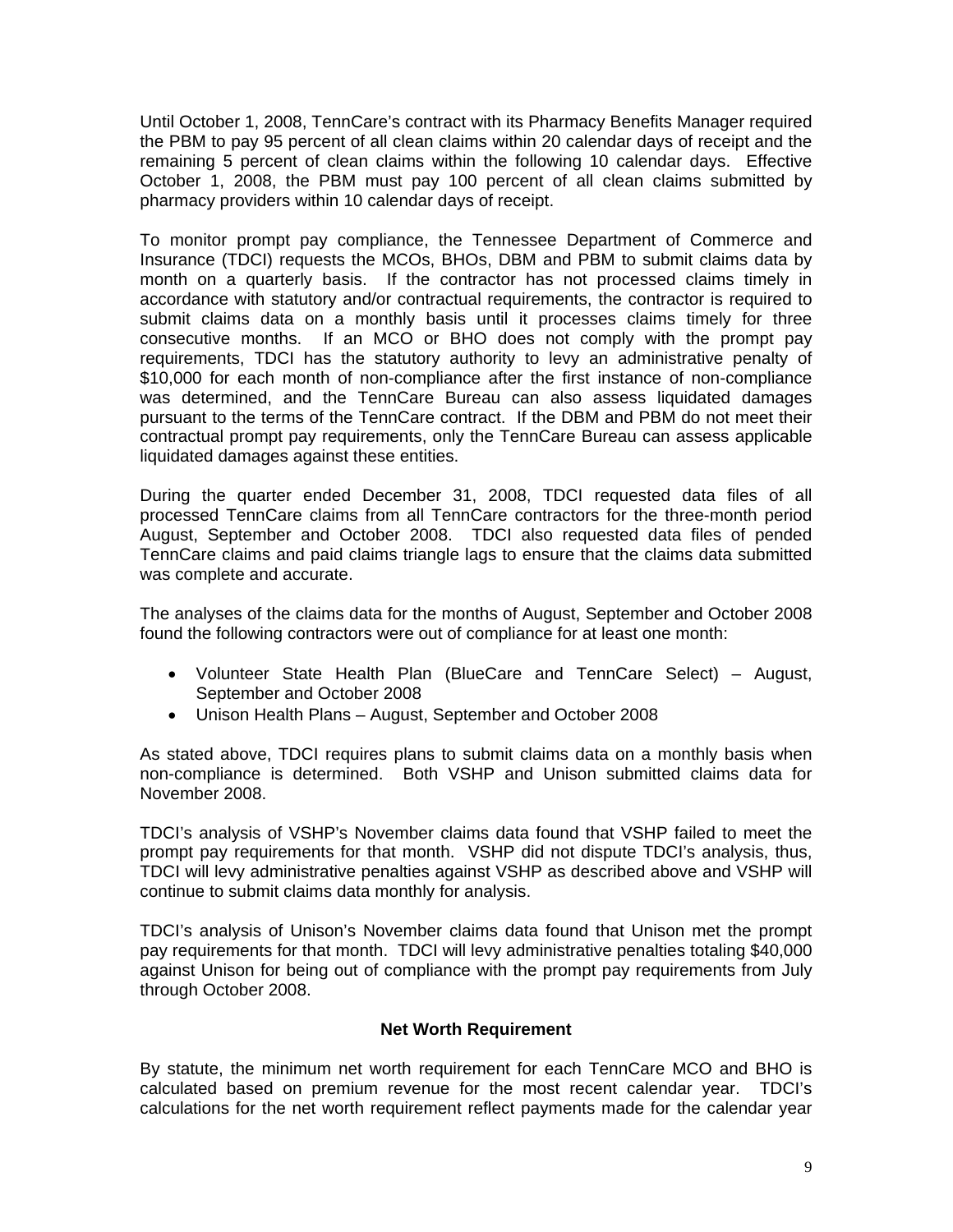ending December 31, 2007, including payments made under the "stabilization plan." On December 1, 2008, the MCOs and BHOs submitted their NAIC Quarterly Financial Statement for the period ended September 30, 2008. As of September 30, 2008, TennCare MCOs/BHOs reported net worth as indicated in the table below.

|                                               | <b>Net Worth</b><br><b>Requirement</b> | <b>Reported</b><br><b>Net Worth</b> | Excess/<br>(Deficiency) |
|-----------------------------------------------|----------------------------------------|-------------------------------------|-------------------------|
| <b>AMERIGROUP Tennessee</b>                   | 15,656,844                             | 41,864,649                          | 26,207,805              |
| UnitedHealthcare<br>the.<br><b>Plan</b><br>Ωf | 24,300,637                             | 209,440,957                         | 185,140,320             |
| <b>River Valley (AmeriChoice)</b>             |                                        |                                     |                         |
| <b>Preferred Health Partnership</b>           | 6,837,598                              | 44,930,724                          | 38,093,126              |
| <b>UAHC Health Plan</b>                       | 7,226,227                              | 14,945,794                          | 7,719,567               |
| <b>Unison Health Plan</b>                     | 4,950,860                              | 5,614,574                           | 663,714                 |
| Volunteer (BlueCare & Select)                 | 21,024,621                             | 23,253,332                          | 2,228,711               |
| <b>Premier Behavioral Systems</b>             | 4,978,291                              | 18,836,250                          | 13,857,959              |
| <b>Tennessee Behavioral Health</b>            | 6,638,818                              | 25,930,521                          | 19,291,703              |

All TennCare MCOs and BHOs met their minimum net worth requirements as of September 30, 2008.

#### **FINANCIAL ISSUES**:

#### **Xantus Healthplan of Tennessee, Inc. (Xantus)**

No change from previous report.

#### **Tennessee Coordinated Care Network d/b/a Access MedPlus (TCCN)**

No change from previous report.

#### **Universal Care of Tennessee (Universal)**

No change from previous report.

#### **Success of Fraud Detection and Prevention**

The Office of Inspector General (OIG) was established over four years ago (July 1, 2004). The mission of the OIG is: *To identify, investigate, and prosecute persons who commit fraud or abuse against the TennCare program.* The OIG staff receives case information from a variety of sources including: local law enforcement, the TennCare Bureau, Health Related Boards (HRB), the Department of Human Services (DHS), other

<span id="page-9-0"></span> $\overline{a}$ <sup>2</sup>AMERIGROUP did not begin its TennCare operations until April 1, 2007. Per its contract with TennCare, it must maintain an enhanced net worth requirement based on projected annualized premiums until it has been in operation for one full calendar year. Also, effective November 1, 2007, AMERIGROUP purchased substantially all of Memphis Managed Care Corporation's (MMCC's) operations, including its TennCare contract. As a result, AMERIGROUP's enhanced net worth requirement was increased to reflect this enrollment expansion.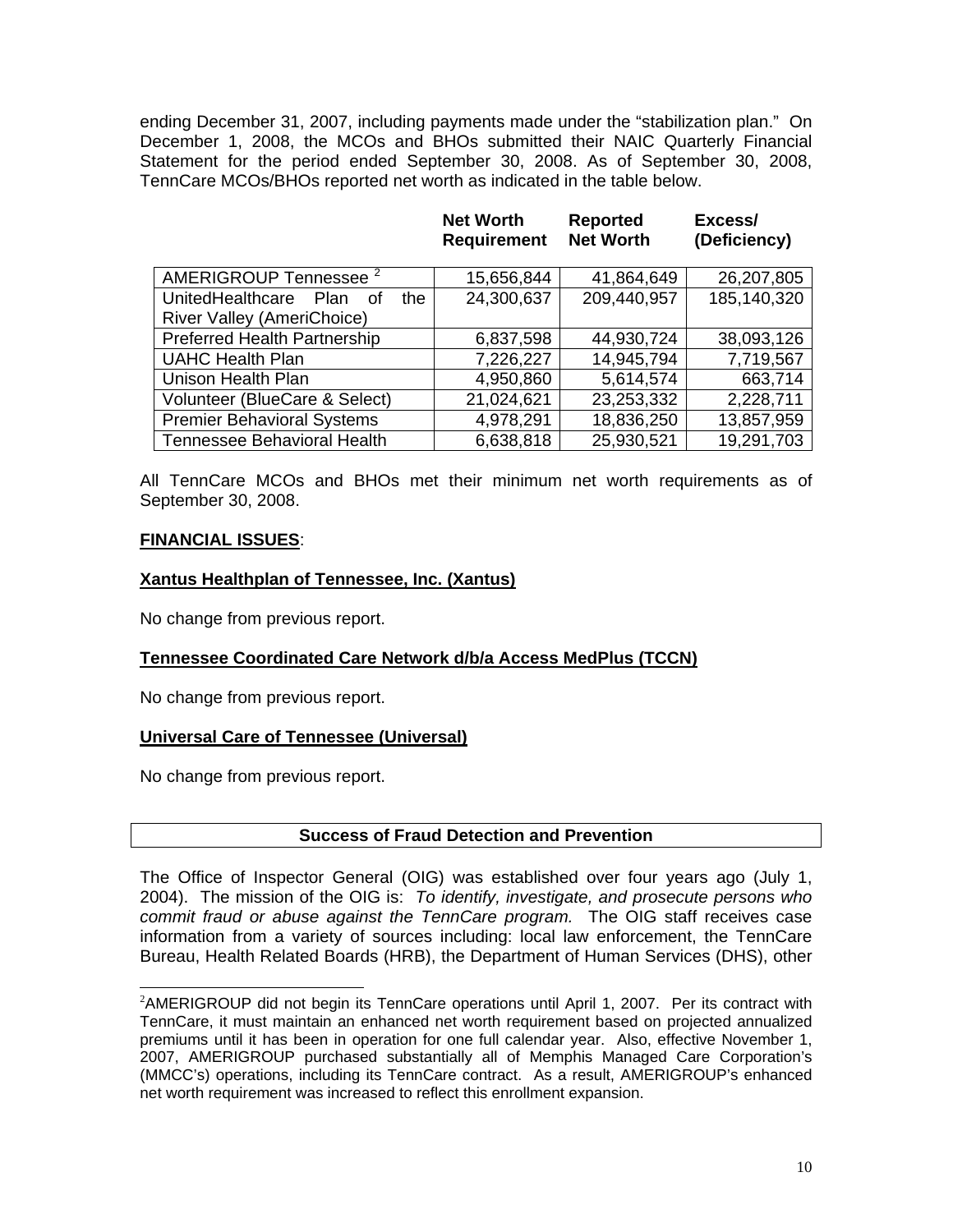state agencies, health care providers, Managed Care Contractors (MCCs), OIG data mining, and the general public via the OIG web site, faxes, letters, and phone calls to the OIG hotline. The statistics for the second quarter of the 2008 - 2009 fiscal year are as follows:

*NOTE: Included are the fiscal year totals (FYT) and the grand totals to date -- since the OIG was created (July 2004)* 

| <b>SUILING YOU LITERED CASES</b> |         |              |              |
|----------------------------------|---------|--------------|--------------|
|                                  | Quarter | <b>FYT</b>   | Grand        |
|                                  |         |              | <b>Total</b> |
| Cases Received                   |         | 5.549 13.569 | 113,887      |
| Cases Closed*                    |         | 5.380 13.345 | 111,801      |

#### **Summary of Enrollee Cases**

*\*Cases are closed when there is inadequate information provided to investigate the complaint, the information has been researched and determined to be unfounded, the case was referred to another agency (as per appropriate jurisdiction), or prosecuted by the OIG and closed. This number also includes reports the OIG runs for the TennCare Bureau regarding potential fraud or abuse.* 

#### **Summary of Enrollee Abuse Cases**

|                        | Quarter | T2     |
|------------------------|---------|--------|
| Abuse Cases Received   | 5.252   | 46.476 |
| Abuse Cases Closed     | 875     | 12.341 |
| Abuse Cases Referred 1 | 4.377   | 34.982 |

<sup>1</sup> Abuse cases may be referred to the appropriate Managed Care Organization (MCO), *the TennCare Bureau, or DHS for further review.* 

 *² Totals are for the last 30 months (ten quarterly reports)* 

| --------- |            |              |  |
|-----------|------------|--------------|--|
| Quarter   | <b>FYT</b> | Grand        |  |
|           |            | <b>Total</b> |  |
| 28        |            | 1,254        |  |
| 16        |            | 1,035        |  |
|           |            | 165          |  |
|           |            | 94           |  |
|           |            | 35<br>23     |  |

#### **Summary of Provider Cases**

*\*The OIG refers provider cases to the TBI Medicaid Fraud Unit (as per state and federal law) and assists with these investigations as requested.* 

 *\*\*Health Related Boards* 

| <b>SUITINGLY OF ALL CALLS &amp; COLLYIGHOLIS</b> |            |                       |  |
|--------------------------------------------------|------------|-----------------------|--|
| Quarter                                          | <b>FYT</b> | Grand<br><b>Total</b> |  |
|                                                  | 152        | 867                   |  |
| 20                                               | 50         | 357                   |  |
|                                                  | 19         | 143                   |  |
|                                                  |            |                       |  |

#### **Summary of Arrests & Convictions**

**Note:** *Special Agents were in the field making arrests effective February 2005. \*Judicial Diversion: A guilty plea or verdict subject to expungement following successful completion of* 

*probation. Tennessee Code Annotated § 40-35-313*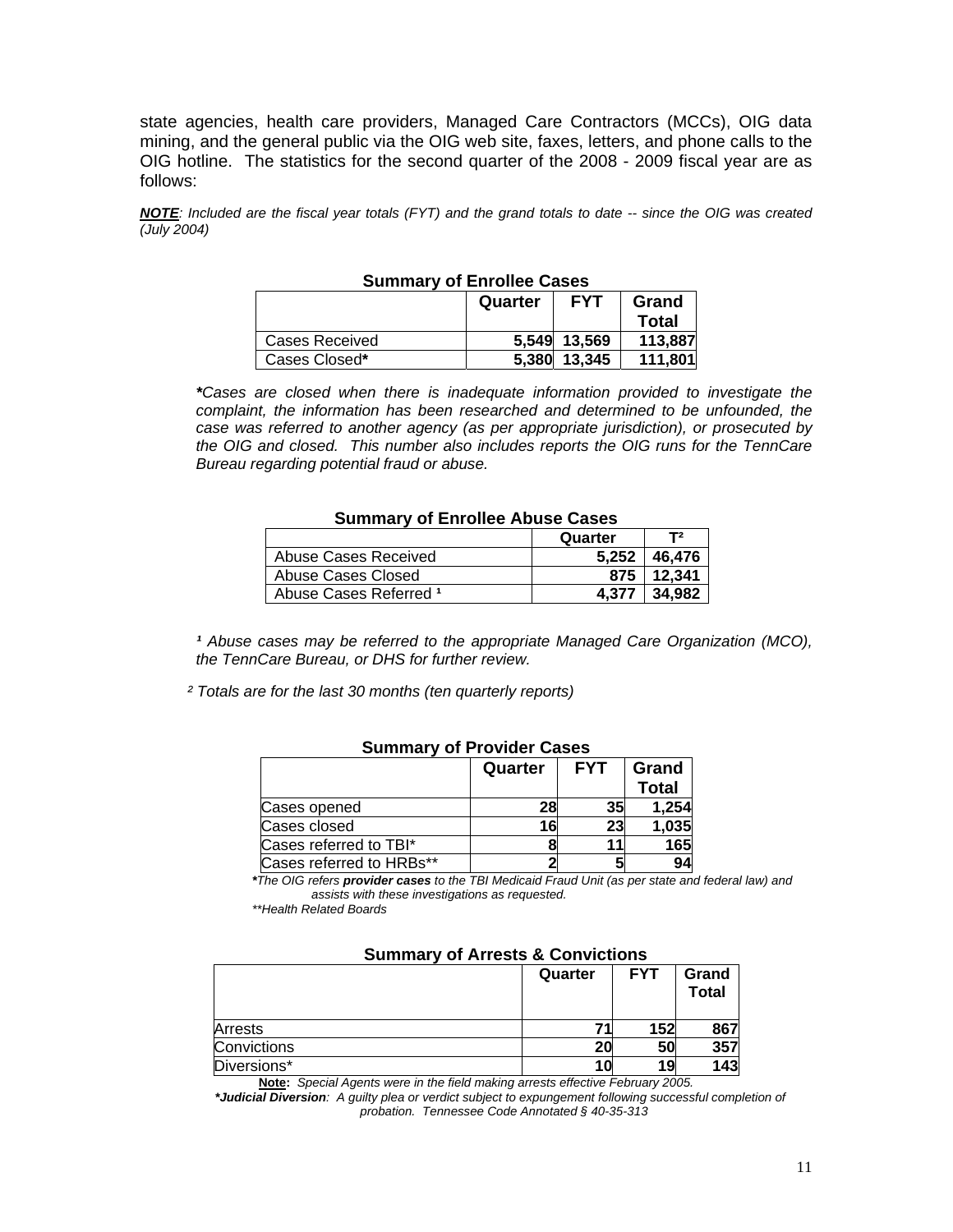*\*Pre-trial Diversion: Prosecution was suspended and if probation is successfully completed, the charge will be dismissed. Tennessee Code Annotated § 40-15-105* 

|                       | <b>QUARTER</b> | <b>FYT</b>  | <b>GRAND</b>   |  |
|-----------------------|----------------|-------------|----------------|--|
|                       |                |             | <b>TOTAL</b>   |  |
| <b>Fines</b>          | \$10,000.00    | \$34,950.00 | \$183,011.50   |  |
| Court Costs & Taxes   | \$9,268.40     | \$13,630.90 | \$76,464.01    |  |
| Restitution (ordered) | \$37,982.68    | \$64,166.16 | \$1,179,443.47 |  |
| Drug Funds            | \$2,754.50     | \$3,977.50  | \$32,532.00    |  |

#### **Court Fines & Costs Imposed**

The OIG aggressively pursues enrollees who have apparently committed fraud or abuse against the TennCare program. The primary criminal case types are: drug cases (drug diversion, drug seekers, doctor shopping, and forging prescriptions), reporting a false income, access to other insurance, and ineligible individuals using a TennCare card.

| Drug Diversion/Forgery RX    | 303 |
|------------------------------|-----|
| Drug Diversion/Sale RX       | 294 |
| Access to Insurance          | 55  |
| Doctor Shopping              | 60  |
| <b>Operation Falcon III</b>  | 32  |
| <b>Operation Falcon IV</b>   | 16  |
| False Income                 | 40  |
| Ineligible Person Using Card | 16  |
| Living Out Of State          | 12  |
| <b>Asset Diversion</b>       | 7   |
| <b>Theft of Services</b>     | 10  |
| <b>ID Theft</b>              | 19  |
| Aiding & Abetting            | 3   |
| <b>GRAND TOTAL</b>           |     |

#### **Arrest Categories**

|                                     | Quarter      | <b>FYT</b>     | <b>Grand Total</b> |
|-------------------------------------|--------------|----------------|--------------------|
| Recoupment 1                        | \$70,602.99  | \$1.434.168.66 | \$1,504,771.65     |
| Recommended TennCare Terminations 2 | 4.248        | 10.621         | 44.918             |
| <b>Potential Savings3</b>           | \$14,239,126 | \$35,601.167   | \$158,178,388      |

#### **Footnotes for the** *TennCare Case Referrals and Recoupments* **table**

 **1** The total in the last column reflects dollars collected by the OIG and sent to the TennCare Bureau from February 15, 2005, (when a Fiscal Manager and an attorney joined the OIG staff to facilitate and document this process) through December 31, 2008.  **2** Enrollee recommendations sent to the TennCare Bureau for consideration based on reports run from *file net* (i.e. Prisoner Report, State Wage Report, the Deceased Report, the Department of Human Resources Report, and the PARIS Report).

 **3** There were 4,248 enrollee terminations *recommended* by the OIG to the TennCare Bureau for their review during the first quarter. The TennCare Bureau uses \$3,351.96 as the average annual cost per enrollee for MCO, Pharmacy, BHO, and Dental services (effective FY 08-09).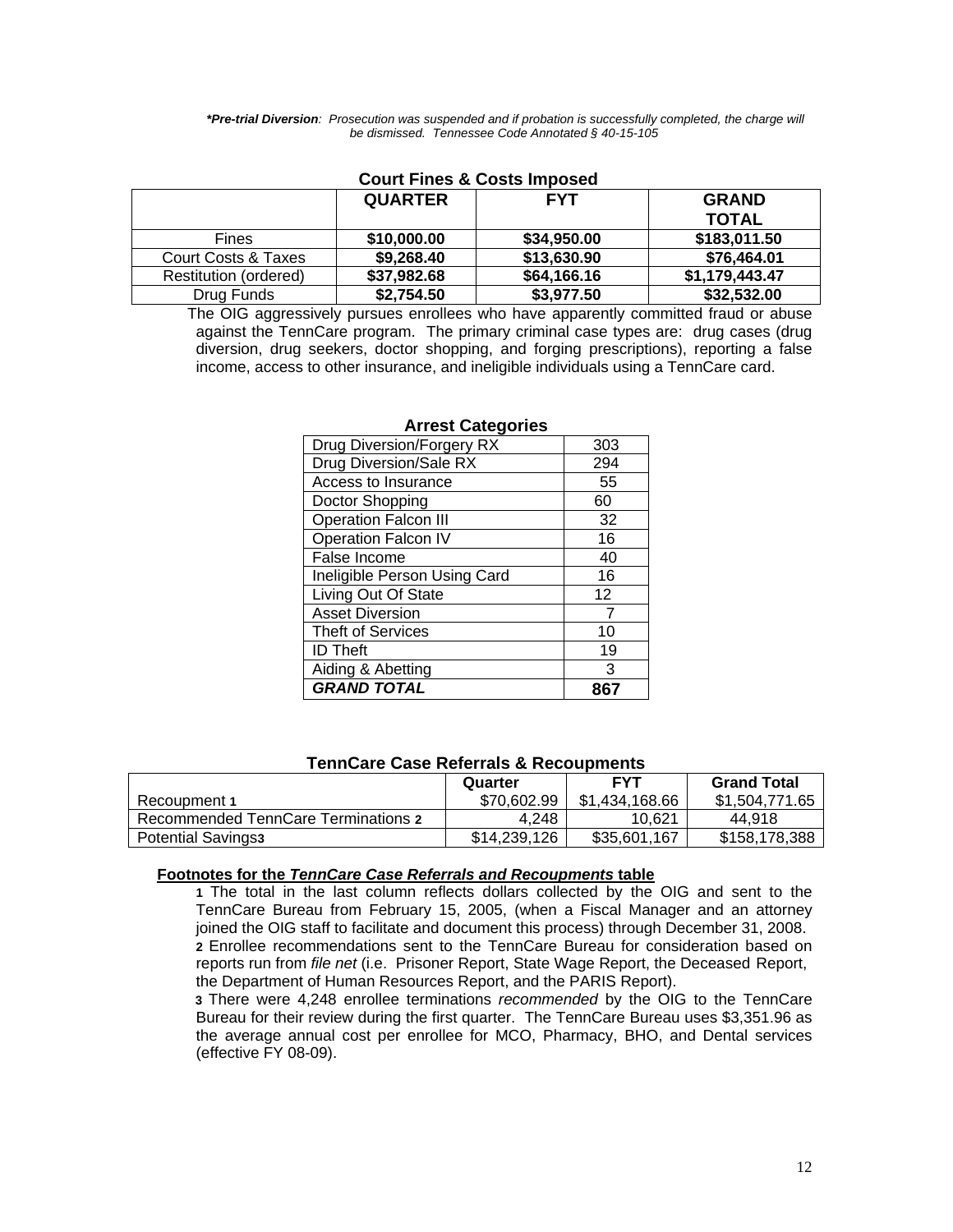|                       | Quarter | <b>FYT</b> | Grand<br><b>Total</b> |
|-----------------------|---------|------------|-----------------------|
| OIG Hot Line          | 838     | 1.714      | 19,124                |
| OIG Mail Tips         | 41      | 100        | 3,150                 |
| OIG Web Site          | 291     | 646        | 6,599                 |
| <b>OIG Email Tips</b> | 129     | 289        | 2,751                 |

#### **Investigative Sources**

#### **Other Investigative Sources for this Quarter**

| Data Mining4,181 |  |
|------------------|--|
|                  |  |
|                  |  |

#### **Case Types for this Quarter (***sample***)**

| Drug Diversion 309            |  |
|-------------------------------|--|
|                               |  |
| Income/Other Assets272        |  |
| Using Another Person's Card25 |  |
| Out of State4,096             |  |
|                               |  |
|                               |  |
|                               |  |
| Other Insurance212            |  |

#### **The Office of Inspector General participated in the following activities during the second quarter:**

#### **Meetings with Law Enforcement Officials and other State Agencies:**

\*Various Judicial Task Forces, District Attorneys, and Sheriffs & Chiefs of Police \*TBI Drug Diversion Task Force

\*Middle Tennessee Law Enforcement Committee (in Brentwood)

\*FBI National Academy Graduates – Regional Meeting in Chattanooga

\*Law Enforcement Accreditation Coalition of Tennessee (LEACT)

\*Commission on Accreditation for Law Enforcement Agencies Quarterly Meeting

\*MCC Roundtable

\*Health Care Task Force

\*TennCare Bureau MIP

\*Upper East Tennessee Drug Diversion Task Force

\*Middle Tennessee Health Care Fraud Task Force

#### **OIG Presentations:**

\*TIES User Group Conference

\*State Health Insurance & Assistance Program (SHIP)

\*TBI Drug Diversion Task Force – East Tennessee, Chattanooga

\*State Health Insurance Information Program

\*Middle Tennessee Compliance Officers, Nashville

\*Medicaid Information Management Systems, Nashville

\*National Association of Medicare Program Integrity, Williamsburg, Virginia

\*CMS Site Visit at the TennCare Bureau, Nashville

\*Southern Pharmacy Cooperative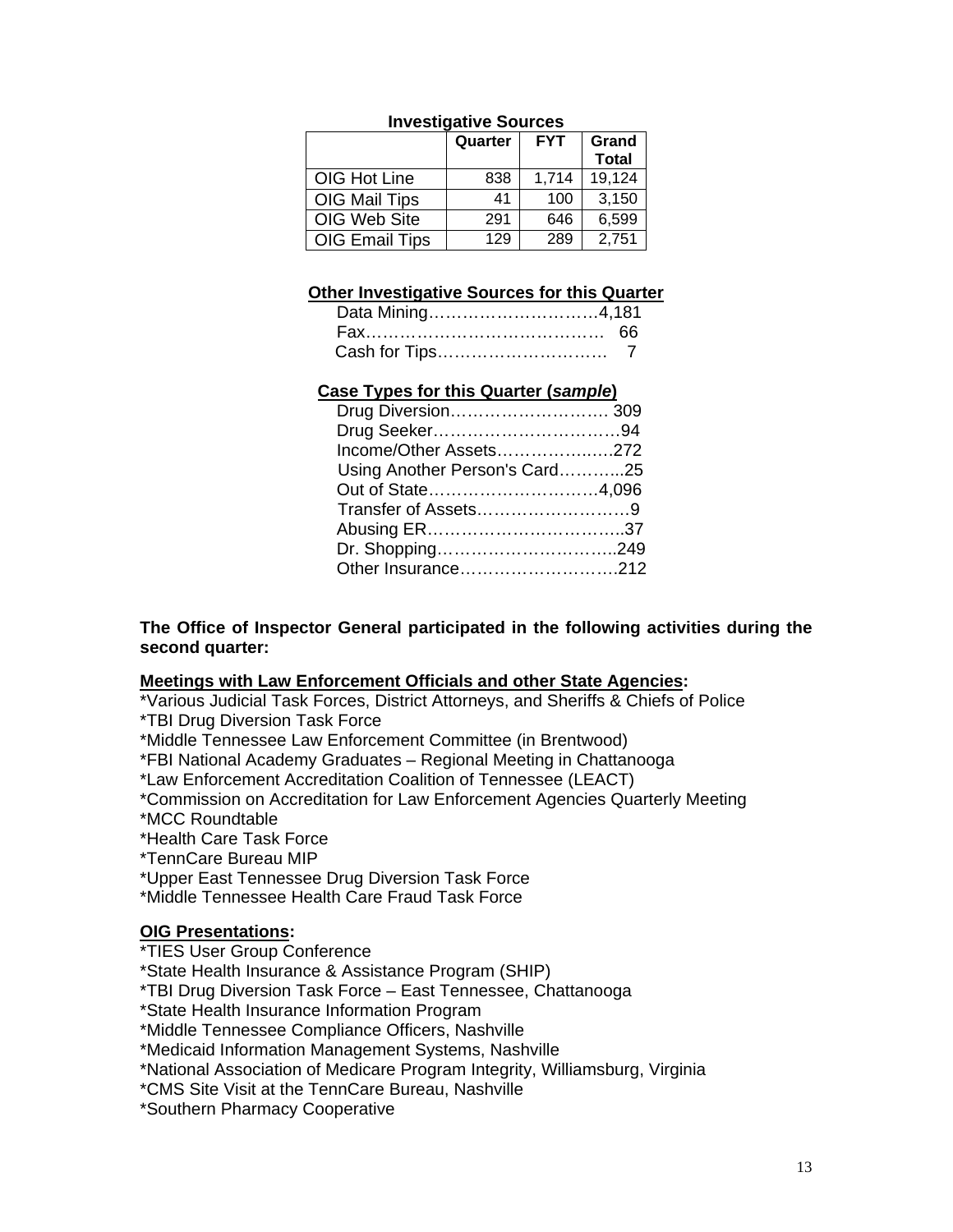\*West Tennessee Pharmacy Cooperative

#### **Media:**

\*Ch 17 Fox Television – Over 800 arrests by the OIG \*Electronic and print media throughout the State of Tennessee

#### **Training:**

\*FBI National Academy Retraining Session \*TGMI \*Legal Division CEU classes – Attended the District Attorneys Conference, Knoxville \*Accounting CEU classes – Fiscal Manager \*TLETA Instructor School – Firearms Training Instructor Qualification \*Identity Theft Seminar, Nashville \*Edison Training \*Leadership Middle Tennessee \*Property and Evidence Management Training – Spring Hill, Tennessee \*Identity Theft Training – Nashville \*TIES Training – Nashville \*NADDI Conference – Nashville \*CALEA Conference – Tulsa, Oklahoma

#### **Other OIG Activities**:

\*The OIG reached a landmark in early October  $-$  the 800<sup>th</sup> arrest occurred for TennCare Fraud.

\*The OIG staff continues to work with the state's contractor, Medstat, to produce and review fraud and abuse detection reports. The OIG generates proactive reports for identifying TennCare fraud. Targeted queries are generated on a routine basis. The goal behind these reports and queries is to assist with a successful OIG investigation and prosecution of individuals who have violated the law as it pertains to TennCare fraud.

\*Two employee vacancies occurred during this quarter: One resigned to take a job outside of State Government, and one transferred to another State agency.

\*Training continued for OIG personnel during this quarter. The Special Agents completed their annual In-Service training that includes POST required courses, instruction regarding new policies and procedures, all qualifications with approved weapons, a legal update, accreditation updates, etc.

\*All CEU training was completed for OIG "professional" staff members, i.e. attorneys, an accountant, registered nurses, and information technology personnel.

\*The Assistant Inspector General/Fiscal Manager, Georganne Martin, graduated from the *2008 TGMI* class.

\*The Inspector General was selected and is participating in the 2008 – 2009 *Leadership Middle Tennessee* class.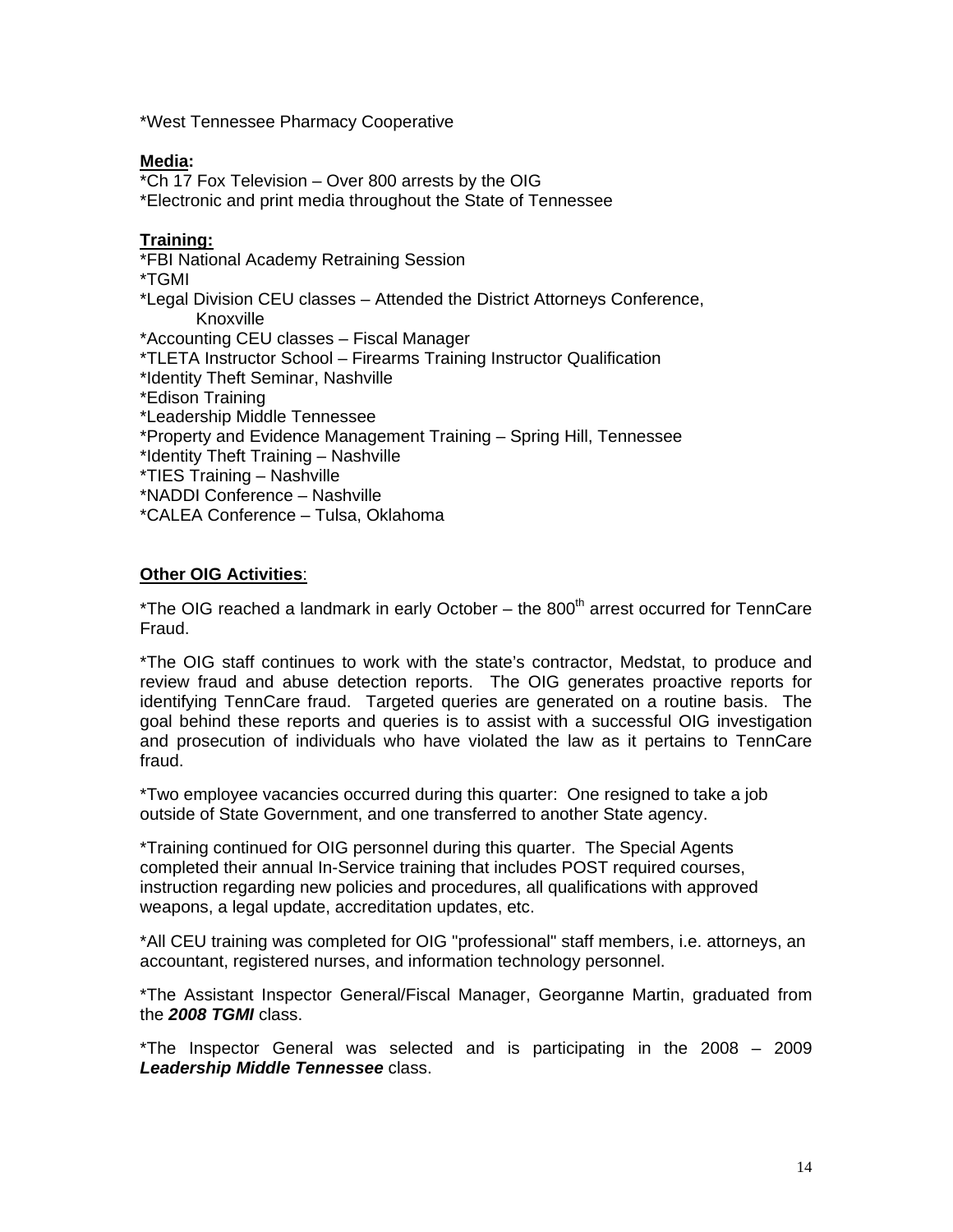\*The OIG Legal Division continues to assist OIG staff members by providing legal advice on issues including how to meet the requirements of various statutes and drafting and reviewing documents that have legal implications. The Legal Division facilitates the case preparation process and works closely with various District Attorneys toward a successful prosecution of OIG cases. They review all legal matters of the OIG.

\*The Inspector General and the Deputy Inspector General over Criminal Investigations have continued to make visits to various Tennessee counties. In each jurisdiction visited, there is a courtesy call to the Sheriff and Chief of Police. The goal is to continue to solidify the collaboration between local law enforcement and the OIG. More visits are planned for the next quarter. İ

\*The OIG continues to maintain accredited status by complying with the standards of the Commission on Accreditation for Law Enforcement Agencies (CALEA). The OIG was accredited in November 2006. **The State of Tennessee OIG is the only Office of Inspector General agency to achieve law enforcement accreditation both nationally and internationally**. A re-accreditation on-site assessment and hearing will occur during the 2009 - 2010 fiscal year. A mock on-site assessment is scheduled for \ February 2009.

\*The *Doctor Shopping* legislation (approved by the Governor and the General Assembly, June 2007) has generated 60 arrests as of this writing for Doctor Shopping. The OIG continues to mail letters and posters and provide presentations to notify licensed medical providers and law enforcement agencies in the state about this new law. As a result, positive feedback has been received.

#### **Case Narrative EXAMPLES**

The following are examples of TennCare fraud investigations, arrests, and prosecutions conducted by the Office of Inspector General during the second quarter, FY 2008 – 2009:

A *McNairy County* woman pled guilty to TennCare fraud which related to a murder-forhire plot. She was charged with traveling to Dyersburg to hire an undercover agent who was posing as an assassin to kill her ex-husband. She paid the agent \$200 in cash and gave him 120 Hydrocodone pills – her TennCare benefits were used to pay for the pills.

In *Macon County*, a woman was charged with TennCare fraud and theft of services for obtaining medical services and not reporting her correct income or her husband's. This income amount would have rendered her ineligible for TennCare. She and her children received \$34,272 of medical benefits they were not entitled to.

A woman from *Knox County* was charged with four counts of TennCare fraud and two counts of forgery when she attempted to use the TennCare program to fill two forged prescriptions.

A *Bedford County* woman pled guilty to five TennCare charges. She apparently used her TennCare benefits to obtain prescriptions for the painkillers Morphine and Lortab, along with the anti-anxiety medication Xanax and concealed the fact she planned to sell a portion of the pills.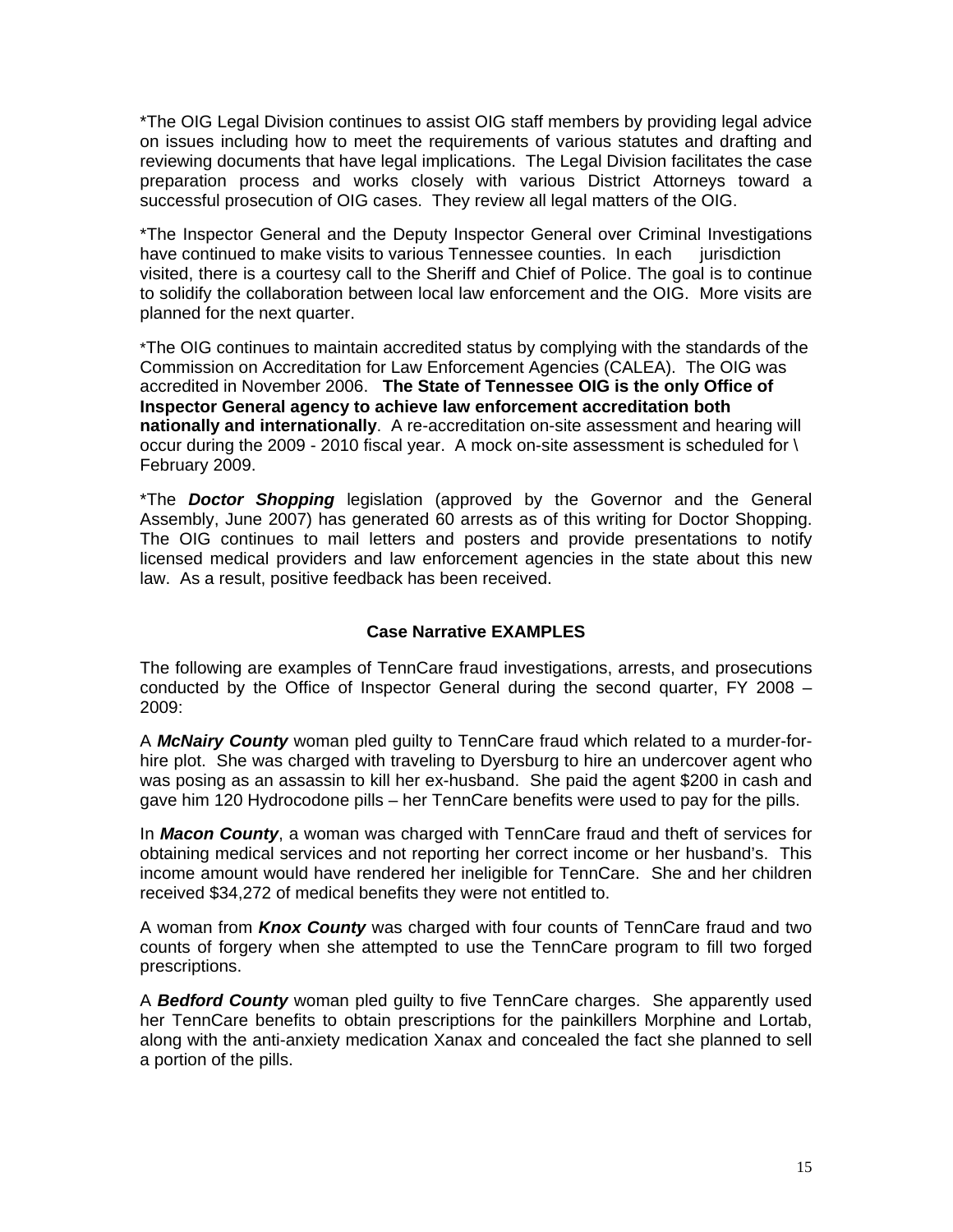In *Anderson County* a woman and man have each been **charged with TennCare fraud for a third time**. Both were apparently involved in obtaining controlled substances by fraud, forged prescriptions for narcotics, identify theft, and forgery.

A *Williamson County* woman was arrested for two counts of *doctor shopping* in order to obtain prescriptions for Hydrocodone. Her physician office visits were paid for by TennCare. She was staying in Kentucky but the OIG partnered with the U. S. Marshals and she was transported to the Williamson County jail to be charged. **She has since been charged a second time with doctor shopping**.

A *Franklin County* physician and his patient have been arrested and charged with criminal conspiracy in a scheme to defraud TennCare and fourteen counts of TennCare fraud. The indictment stated the physician issued prescriptions under the name of the patient's son who is a TennCare enrollee. The patient then obtained prescriptions for: Oxycodone, Alprazolam, Nystain, Bentyl, and Cipro. All of these were paid for through the son's TennCare.

In *Monroe County* four people were charged with TennCare fraud by the OIG. These arrests were a part of **"Operation RX"** where thirty-six other people were picked up on controlled substance charges.

A man from *Carroll County* was arrested for the **second time** for doctor shopping. He went to several doctors within a 30 day period to obtain prescriptions for Hydrocodone and Oxycodone.

A *Davidson County* woman was charged with TennCare and Food Stamp fraud for failing to report her income and accessing benefits she was not qualified to receive.

#### **Plans for next quarter**:

- a. Continue to exchange information with local, state, and federal government agencies.
- b. Continue to work with Medstat to improve reports that would assist with the data mining function of the OIG.
- c. Provide presentations and training for interested parties regarding TennCare fraud and the role of the OIG.
- d. Continue staff training and develop best practices.
- e. Continue to track the *Tips for Cash* pay incentive program for information that leads to a successful conviction for TennCare fraud. This program is a result of legislation from the 104th General Assembly.
- f. Continue the process for re-accreditation (a three year process). The OIG was accredited in November 2006. A mock on-site inspection will occur during the third quarter, FY 2008 - 2009.
- g. Continue using the Doctor Shopping Law on investigations regarding suspected chronic abusers of the TennCare program.